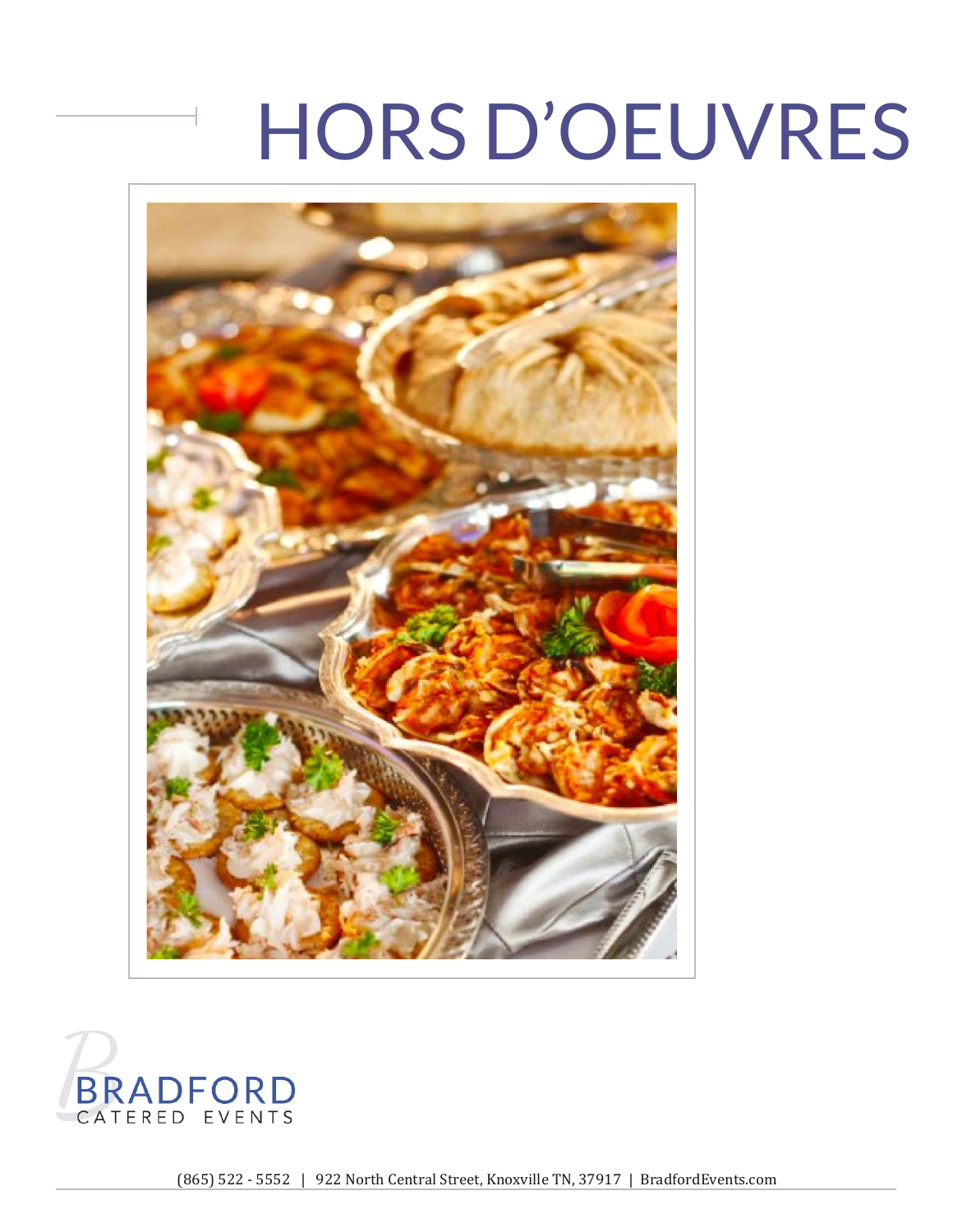#### hot ar cold small bites

dips

cheese, fruit and nuts

SPINACH AND ARTICHOKE DIP A Knoxville special event legend! including spinach, diced artichokes, parmesan cheese, served warm with homemade toasted rounds. Served warm or chilled

HUMMUS Creamy chick pea dip served with our homemade toasted rounds.

BRUSCHETTA Italian favorite! Classic topping of tomato, basil, and garlic, served with homemade toasted rounds.

TENNESSEE CAVIAR Southern salsa of beans, corn, and peppers. Seasoned for a true Tennessee taste! Served with tortilla chips.

DILL RANCH DIP A creamy dip favorite with the added freshness of dill.

BUFFALO CHICKEN DIP Your classic chicken, turned into your favorite dip, served with scoops.

BAKED BRIE **EXECUTE:** Wheel of brie cheese wrapped in puffed pastry with your choice of fruit filling or mushroom duxelle and selection of assorted crackers.

GARLIC CHEESE We've taken our traditional garlic cheese grit recipe and developed it into a GRIT TRIANGLES finger food for your enjoyment.

CHEESE AND FRUIT DISPLAY Cubes of cheddar, pepper jack, and Colby jack cheeses, fresh seasonal fruit, and assorted crackers in a beautiful display. add chocolate fondue or baked brie. FRUIT KABOBS Fresh seasonal fruit, sliced and arranged beautifully on a skewer.

MIXED NUTS **A** delicious mix of salted nuts.

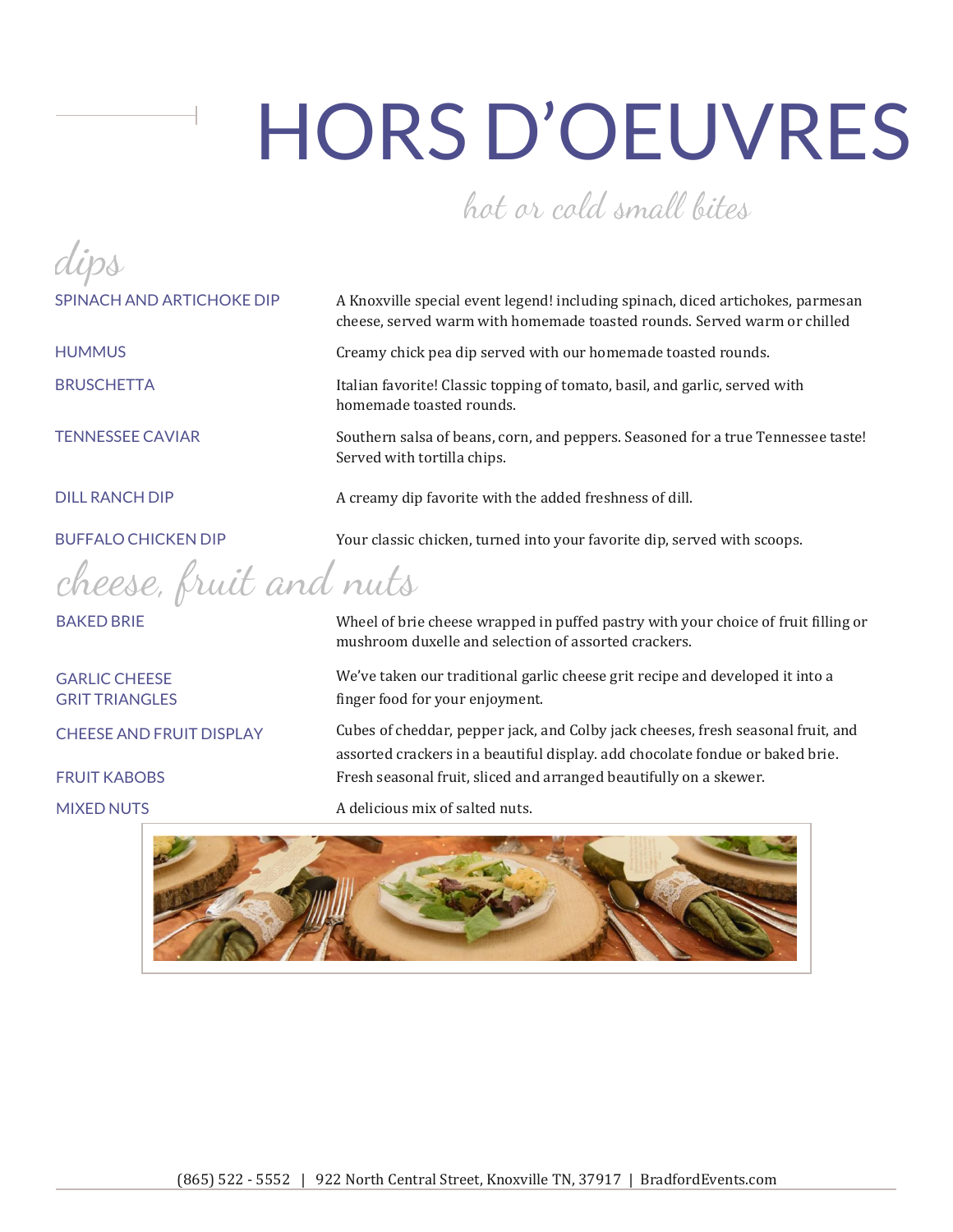### hot ar cold small bites

| Tender white meat chicken stuffed with your choice of Florentine, cranberry,<br>cornbread, tapenade, or cordon bleu, oven-baked and topped with your choice<br>of sauce. |
|--------------------------------------------------------------------------------------------------------------------------------------------------------------------------|
| Breaded chicken paired with a Belgian waffle and skewered and served with<br>maple syrup.                                                                                |
| A taste of the islands! Chicken and pineapple marinated and grilled on<br>a kabob.                                                                                       |
| Skewered tender chicken breasts basted in your favorite glaze. Options include<br>teriyaki, BBQ, and sweet and sour.                                                     |
| Tender and crispy, select chicken wings are seasoned with a fiery hot pepper sauce,<br>served with ranch or bleu cheese dressing and celery.                             |
| Chargrilled or lightly breaded chicken tenders served with choice of dipping sauce.<br>Options include BBQ, honey mustard, ranch, and sweet and sour.                    |
|                                                                                                                                                                          |

seafood

| <b>BACON WRAPPED SCALLOPS</b>   | Large sea scallops, marinated with house seasoning, wrapped in bacon and roasted<br>to perfection. |
|---------------------------------|----------------------------------------------------------------------------------------------------|
| <b>BACON WRAPPED BBQ SHRIMP</b> | Shrimp wrapped in bacon and rubbed with western BBQ seasonings.                                    |
| <b>CRAB CAKES</b>               | Cocktail sized Maryland crab cakes served with a zesty cocktail or remoulade sauce.                |
| <b>SHRIMP COCKTAIL</b>          | Chilled 16/20 shrimp served decoratively and chilled with a homemade cocktail<br>sauce.            |
| <b>COCONUT SHRIMP</b>           | Shrimp breaded in a coconut topping. Served with sweet chili sauce.                                |
| <b>FISH TACOS</b>               | Freshly prepared white fish in a cocktail sized tortilla with a tangy island slaw.                 |
| SIDE OF SMOKED SALMON           | Smoked salmon with lemon, cream cheese, onions, capers and eggs.                                   |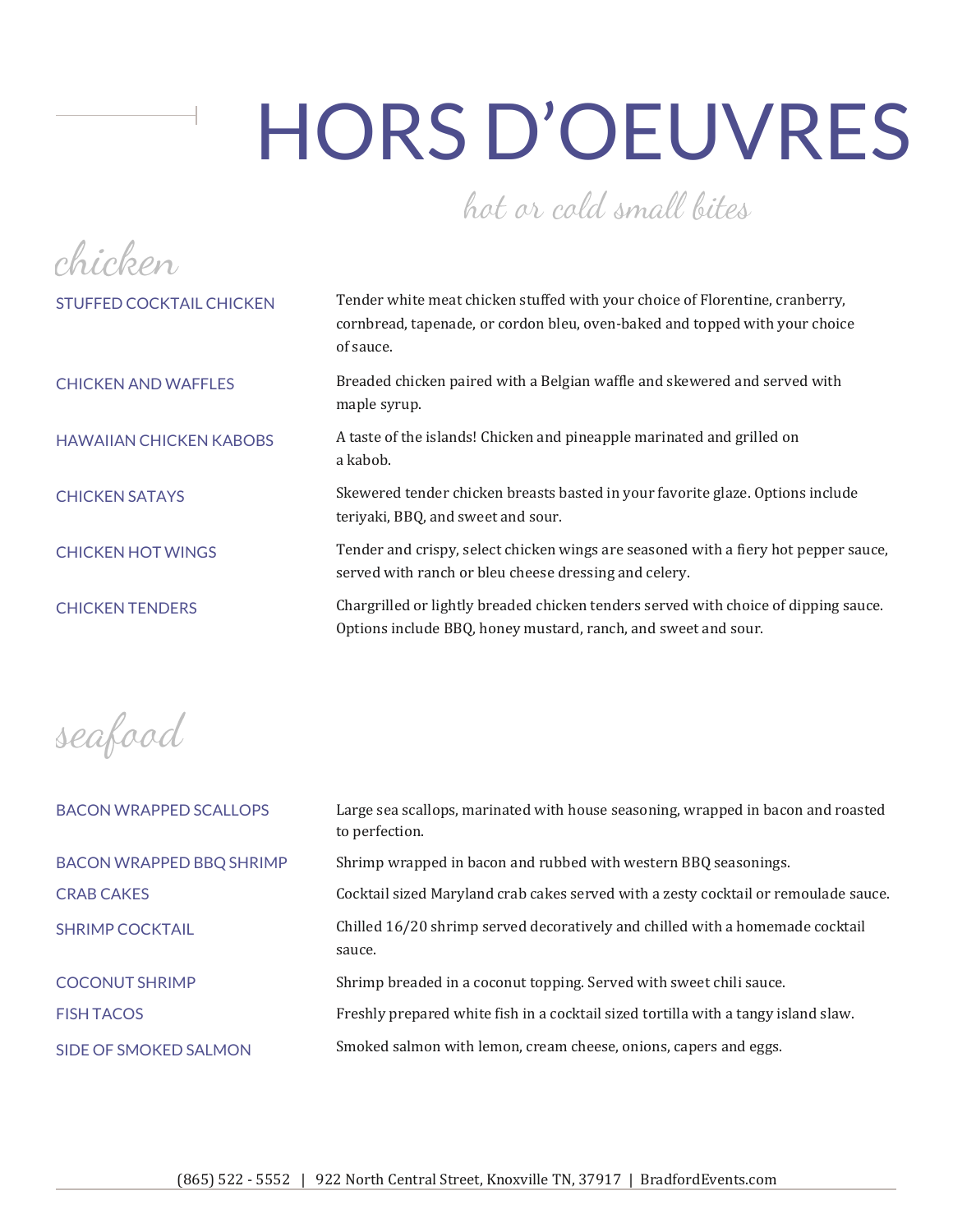#### hat ar cold small bites

beef, park and lamb

ORANGE-GINGER GLAZE skewer.

WHOLE TENDERLOIN **One of the finest cuts of meat! Aged black angus beef, oven roasted and cooked** WITH POTATO ROLLS to medium, served with mustard, mayonnaise, and horseradish. .

BEEF KABOBS WITH Tenderloin tips lightly marinated in an orange-ginger glaze, served on a bamboo

BEEF WELLINGTON BITES Tender morsels of beef with a mushroom duxelle wrapped in a buttery puff pastry. LAMB LOLLIPOPS Herb roasted petite lamb chops, served alongside mint jelly. Served Rare.

SLIDERS Choice of small sandwiches and chef's choice toppings. Choices include burgers, hot dogs, pork BBQ, pulled chicken, or brats.

MEATBALLS Meatballs with your choice of marinara, BBQ, bourbon or sweet and sour sauce.

SAUSAGE BALLS Blend of mild and hot sausage and cheddar cheese, baked and served room temp.

PIGS IN A BLANKET Cocktail sausages wrapped in a flaky, buttery puff pastry and served room temp with BBQ or spicy brown mustard.

HAM ROLLUPS Bite size skewers of thin sliced ham filled with cream cheese, pineapple and topped with maraschino cherry.

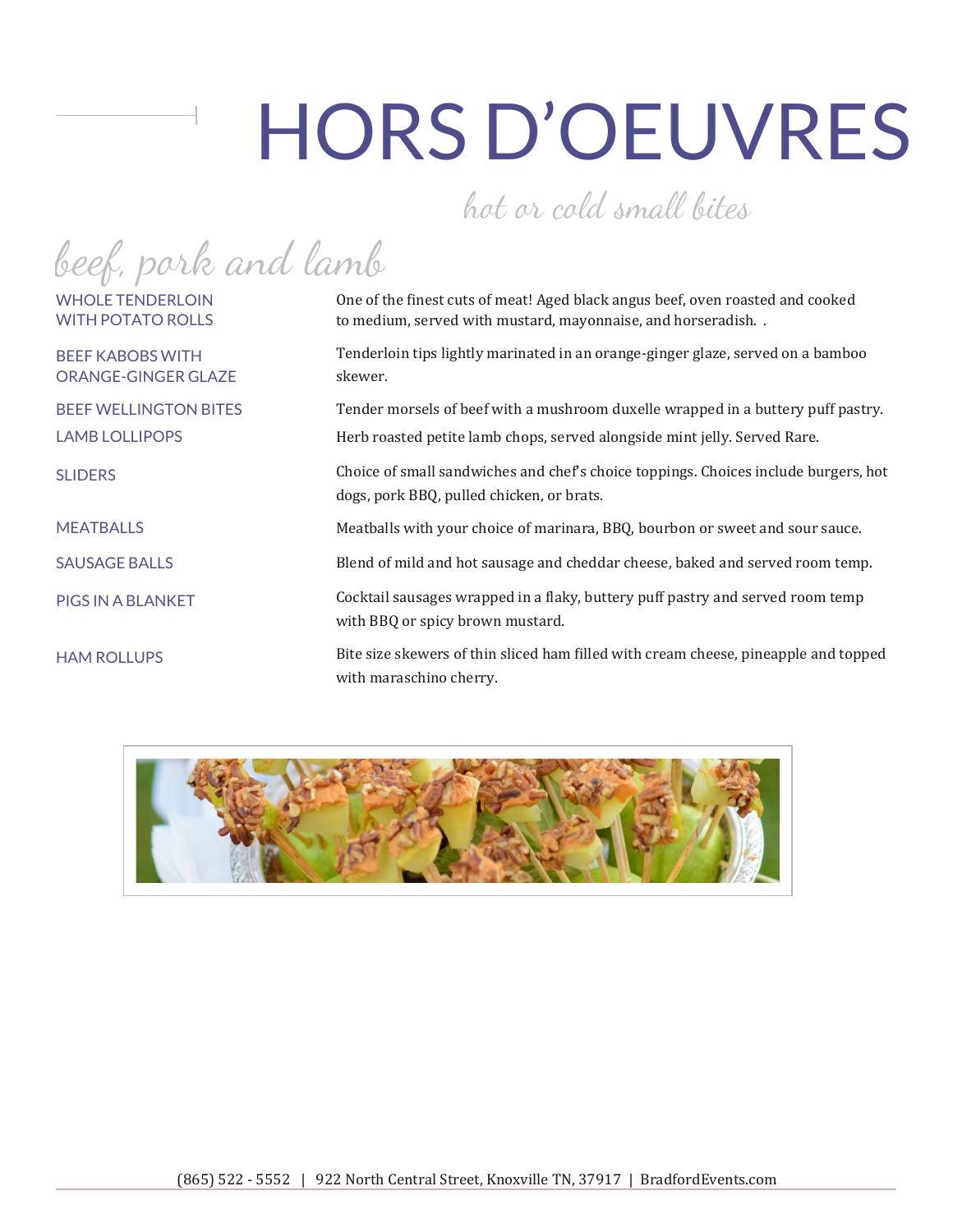#### hot ar cold small bites

sandwiches and pastries

vegetables

**SPEARS** 

BEAN BUNDLES marinade.

WATER CHESTNUTS

TOMATO GOAT CHEESE TART Flaky puff pastry topped with a goat cheese onion blend, and fresh Roma tomato. CUCUMBER CANAPÉS A crostini topped with a crisp cucumber, spread with a homemade herbed cream cheese.

PUFF PASTRIFS Freshly baked light puff pastry stuffed with our homemade pimento cheese, chicken salad, cucumber cream cheese, or cream cheese and olive.

QUICHE COCKTAIL Assorted bite-size cup filled with swiss cheese and bacon, Florentine, 3 cheese and ham and cheese.

SPANAKOPITA **A blend of feta and ricotta cheese combined with freshly chopped spinach, then** wrapped in flaky phyllo dough triangles. Served room temp.

CHICKEN SALAD CROISSANTS Flaky mini croissants stuffed with our traditional chicken salad.

FINGER SANDWICHES White or wheat breads filled with a choice of your favorite spreads.

MEAT STUFFED HOMEMADE Breads of your choice- potato yeast rolls, sweet potato or pimento cheese biscuits. BREADS Stuffings include- top round of beef, turkey, ham, or pork.

CAPRESE' PICK Bite sized portion of fresh mozzarella, basil, and grape tomato drizzled with a balsamic reduction served on a bamboo pick.

LAYERED CAPRESE' SALAD Sliced mozzarella, layered with slices of fresh tomato, and basil, drizzled with a balsamic reduction.

FRESH VEGETABLES Variety of seasonal vegetables freshly sliced, served with a house-made, creamy dill ranch dip.

GRILLED VEGETABLES Variety of seasonal vegetables freshly sliced, marinated in Italian seasonings, and grilled. Served room temp.

MARINATED ASPARAGUS Crispy asparagus marinated in a light cinnamon vinaigrette marinade.

ASPARAGUS SANDWICHES Asparagus and bleu cheese spread, rolled in a buttery garlicy parmesan crust.

BACON WRAPPED GREEN Bundles of fresh green beans wrapped in bacon and seasoned with our brown sugar

STUFFED MUSHROOMS Tender mushroom caps stuffed with your choice of our famous three-cheese blend, sage parmesan dressing, pecan dressing, or crabmeat.

BACON WRAPPED Crispy water chestnuts marinated, wrapped in bacon and roasted to perfection.